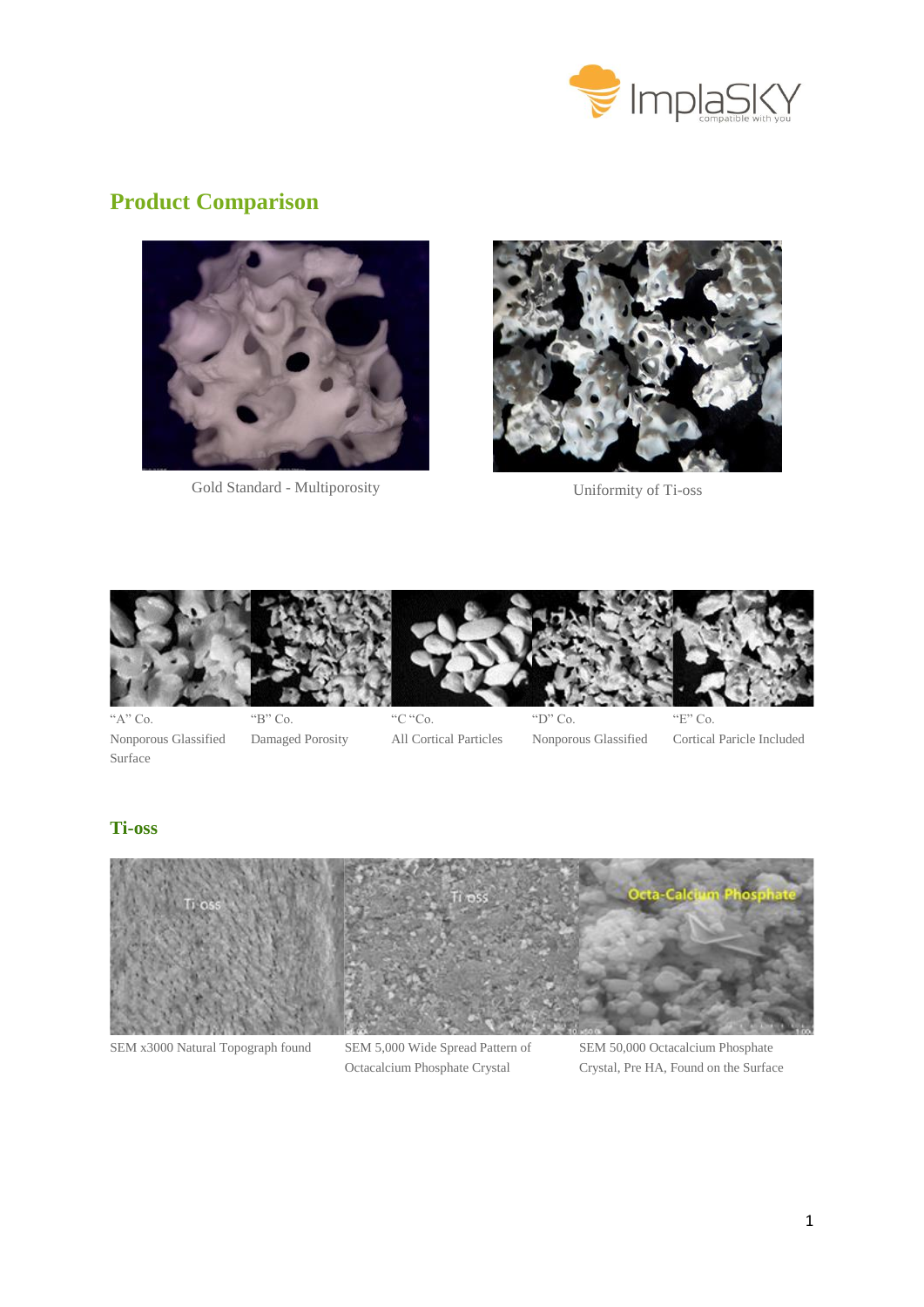

## **Competitors**



Cerabone – Glassified Surface same as bone ceramic

NanoBone –Different from Nature Bone Ceramic --Glassified Surface

## **Human Biopsy**

#### **3 months Biopsy Findings** Hospital : Myungin Dental Patient's name: \*\*\*

Surgical No. : b-12- 238488 Date : 2012.11.12 Pictured by : S.A.LEE MD



**4 Months Biopsy Result** Research Report date; May, 2012 Kim, Sun Young, D.D.S., Prosthodontist Suplant Dental Clinic Seoul, Korea



### **Animal Comparison**

#### **Multiporosity, Pore Size, Natural,**

**Topograph, Octacalcium Phosphate**  make Significant Clinical Difference due to following factors.

1. Angiogenesis by Porosity design.

- 2. Osteoblast movement by Natural Topograph
- 3. Fast Bone Formation by Octacalcium Phosphate

Please look at the animal data.